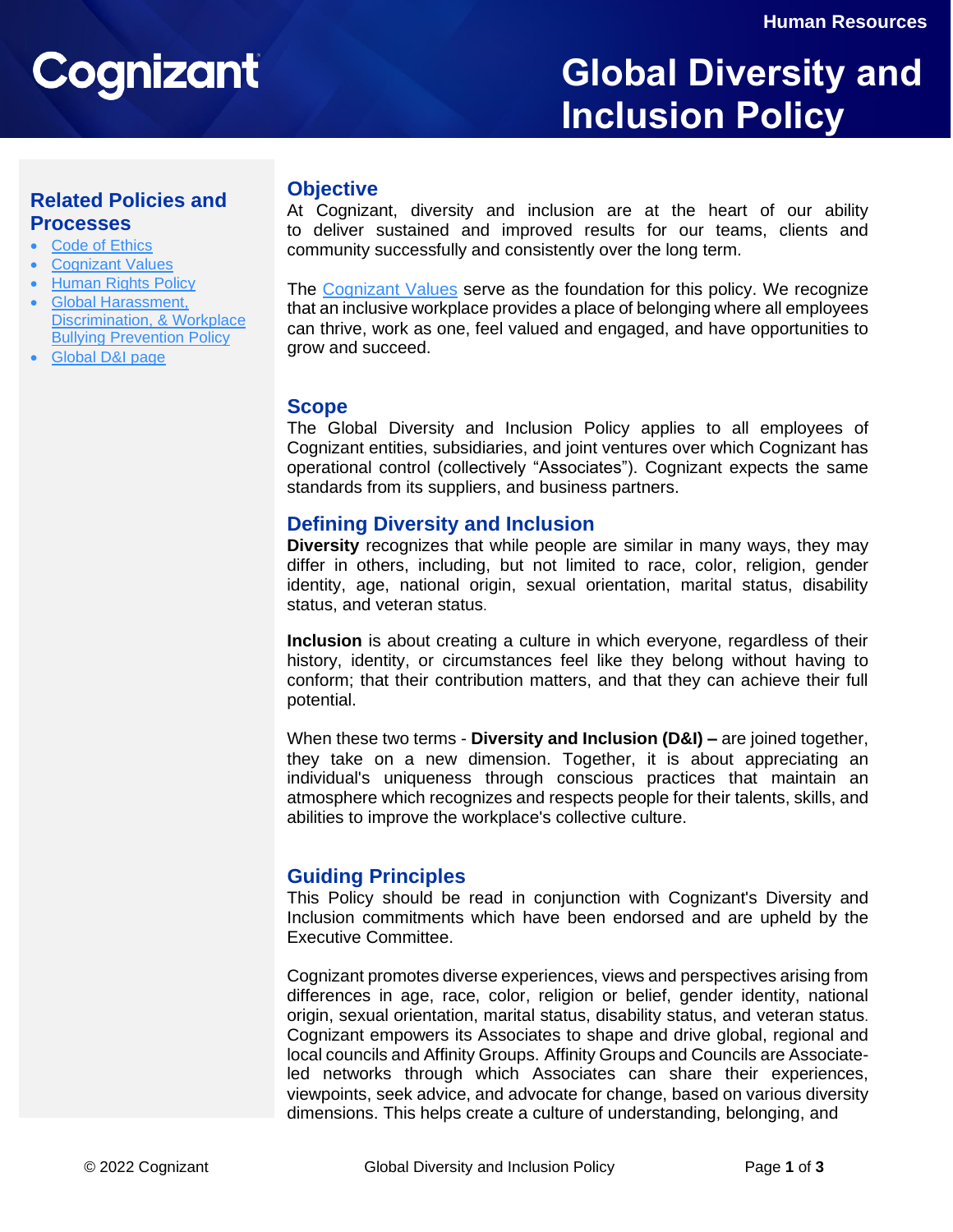support. Cognizant's Affinity Groups are focused on disability, gender, LGBTQ+, multicultural interests, veterans, and working families.

D&I practices are embedded across all stages of Associate lifecycle to ensure that Associates feel valued for their skills and ideas that they offer. We set goals, share our workforce demographics publicly and constantly strive to improve and hold ourselves and our leaders accountable on D&I commitments. Cognizant is committed to:

- Promoting diversity in the candidate pool for each role by establishing neutral job descriptions void of bias, enabling a diverse interview panel and ensuring that applicants' personal information has no bearing in the hiring process.
- Creating an inclusive and welcoming onboarding experience that fosters a sense of belonging and acceptance from day one, enabling all Associates to thrive at work.
- Conducting trainings and providing guidelines that raise Associates' understanding of unconscious bias in the workplace, as well as tips to overcome it.
- Helping our Women Associates thrive at Cognizant through mentoring, sponsorship programs, specialized training, and networking support.
- Offering inclusive benefits that accommodate diverse needs of our Associates.
- Aligning our Reward programs with Pay-for-performance model
- Offering reasonable accommodation for any known disability of an Associate, provided the requested accommodation does not create an undue hardship for Cognizant, and does not pose a direct threat to the health or safety of others in the workplace or the Associate.

Cognizant collaborates with its clients toward creating a diverse and innovative workforce which enables it to stay relevant to its clients and their evolving needs. As a good community partner, Cognizant also reaches out to underrepresented and marginalised groups to better help communities across the world.

## **Expectations**

Diversity and Inclusion are valued at all levels of the organization. Every Associate and manager are expected to play an active part in creating and fostering a diverse and inclusive workplace.

#### **Associate is expected to:**

- Treat everyone with respect and dignity.
- Be an ally, participate in D&I initiatives, complete all assigned trainings, and consider becoming a member of Affinity Groups and Councils.
- Be a champion of the principles of this policy and Cognizant's [values](https://www.cognizant.com/us/en/about-cognizant/culture-and-values) every day.
- Be aware of potential unconscious bias and not let it affect decisions or behaviours.
- Create an inclusive workplace free of discrimination, harassment, and bullying.
- Go beyond mere acceptance of diversity and be consciously inclusive through deliberate actions that drive a sense of connectedness and belonging.

#### **Manager is expected to:**

- Lead by example by being an active advocate.
- Encourage Associates to become part of Affinity Groups and Councils, participate in D&I initiatives and complete all assigned trainings.
- Ensure all employment-related decisions are free of discrimination and bias.
- Contribute to the achievement of enterprise-wide Diversity and Inclusion goals.

As stated in the [Code of Ethics](https://www.cognizant.com/about-cognizant-resources/code-of-ethics.pdf) and [Global Harassment, Discrimination](https://www.cognizant.com/us/en/documents/global-harassment-discrimination-and-bullying-policy.pdf) & Workplace Bullying Prevention [Policy,](https://www.cognizant.com/us/en/documents/global-harassment-discrimination-and-bullying-policy.pdf) Cognizant never discriminates against a person's legally protected characteristics when making